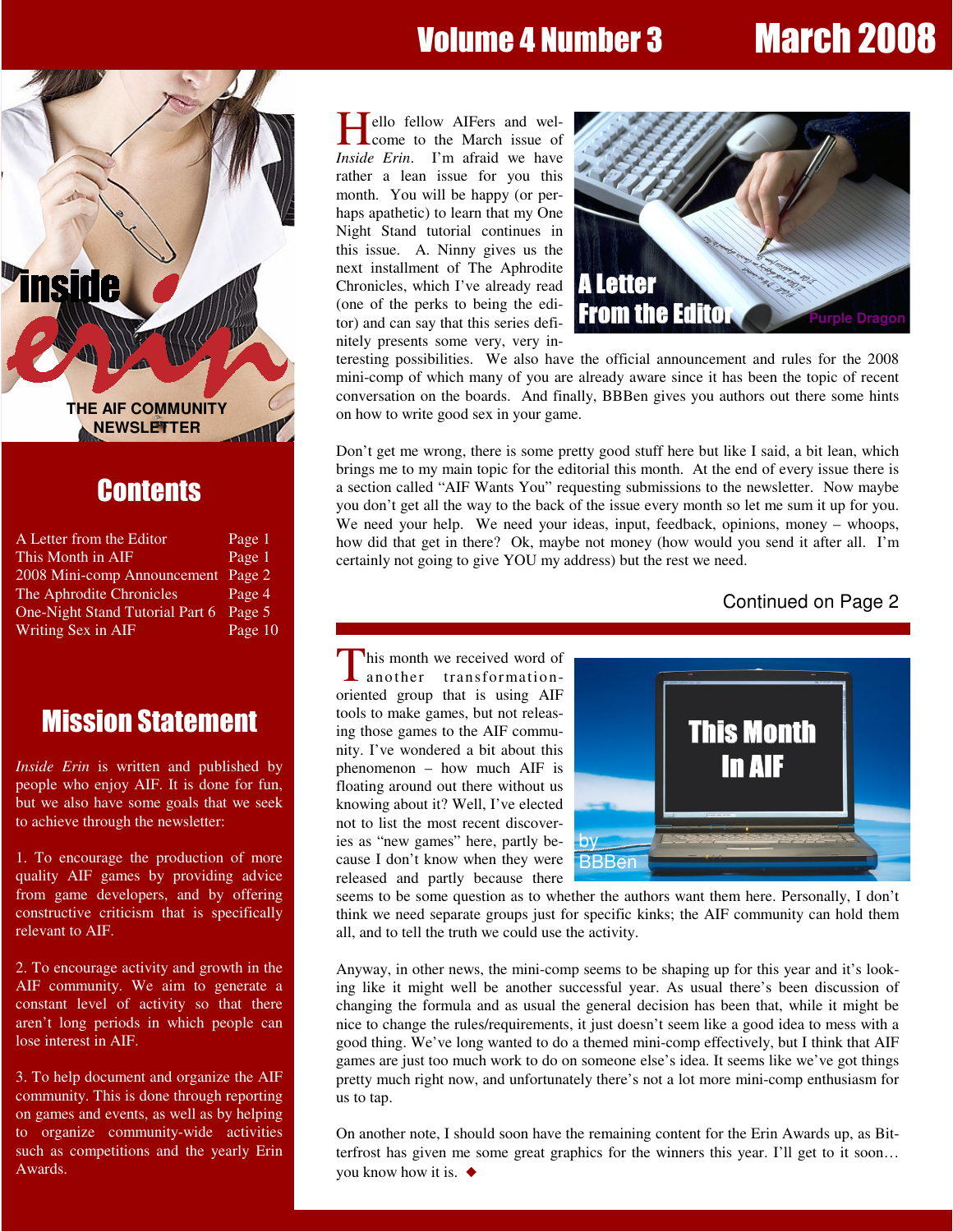u n

<u>i se</u>  $\overline{\phantom{0}}$  $\geq$ 

> $\overline{\angle}$  $\overline{\mathbf{C}}$ w  $\mathcal{O}$ line and the control of  $\overline{\mathbf{C}}$  $\frac{1}{1}$

# Volume 4 Number 3 March 2008

### Letter from the Editor, Continued from Page 1

If you write AIF, write an article about your successes or failures in writing. It doesn't have to be a full tutorial like I'm writing or a full -- whatever -- like Biterfrost gives us in his author's log. Just write down some thoughts and send it in, you never know what might be helpful to those fledgling (or veteran) authors out there.

If you don't write AIF then you certainly play it, otherwise you're reading the wrong newsletter. So write something about playing AIF. What kinds of games do you enjoy, what's your favorite genre, what would you like to see more of or less of?

Or you could always submit a review of a game. It doesn't have to be a new game. Actually, I would love to eventually have a review for every single AIF title published in the newsletter so if you have that old favorite game that you've gone back to a time or two, tell everyone why you think it's so good.

If what you want to say doesn't work out as a full article, send me a letter. We've never had a "Letter to the Editor" section but there is no reason we couldn't, and I think it might be very interesting (for me and all the readers) to hear your rants and raves about AIF in general or specific.

Finally, if you have no desire (or aptitude) to write something yourself, consider dropping me a line with suggestions of what you would like to see in the newsletter. If it's a feasible idea at all I'll find someone to write it or write it myself. If you don't tell us what you want, the chances of getting it are much slimmer.

Now I'm the editor here, and I do have some ideas for new articles and features that you will see in coming months. I like the ideas and the rest of the staff seems willing to tolerate them. I'm sure that at least some of you out there will like them as well but I know that I'm not the only one with ideas. This isn't like a magazine that you buy at the newsstand where we're the professionals and you're the public. We are a community, and your ideas are every bit as important as mine. I just tend to me a bit more vocal than most. So tell us what you think, tell us what you want and together we'll build a better newsletter and a better community. ◆

We are happy to announce the commencement of the **2008 AIF Mini-comp**! Ladies and Gentlemen- start your imaginations!

Once again, the rules will remain basically unchanged. The format is working, so why mess with it? The only revision we have accommodated this year is in the judging. We will be giving an award for the best game by an author who has not released a game before. While the Mini-comp is most new authors' feet-wetting AIF experience, there's a tendency for established authors to actually win the competition. To acknowledge and welcome new authors to the AIF family, we're awarding this new prize.



So, without further ado - here are the rules and important dates for this year's mini-comp:

#### **Mini-comp submission rules are as follows:**

- **Rooms**: Your game must have three or fewer rooms. Closets do not count as rooms so long as they're just places to store things. If your player is required to spend more than a couple of turns in a closet, it counts as a room.
- **Characters**: Your game may have no more than three characters, including the player-character(s). No more than two of those characters may participate interactively in sex scenes. This allows the PC to be a non-participant or voyeur while the two non-player characters have sex, and also allows the game to switch the PC from one character to another. You may have additional people in your game, but they must not be more than background.
- **Multimedia:** Images and sounds are permitted, but may not add more than 150KB to the native (unzipped) size of the game file. This holds true for RAGS games as well.
- **Originality:** No part of your game can have been released to the public before the deadline, and must be your own work.
- **Completeness:** Your game must be winnable, or at least it must have an ending that the player can reach.

 $\mathbf \Phi$  $\overline{\phantom{a}}$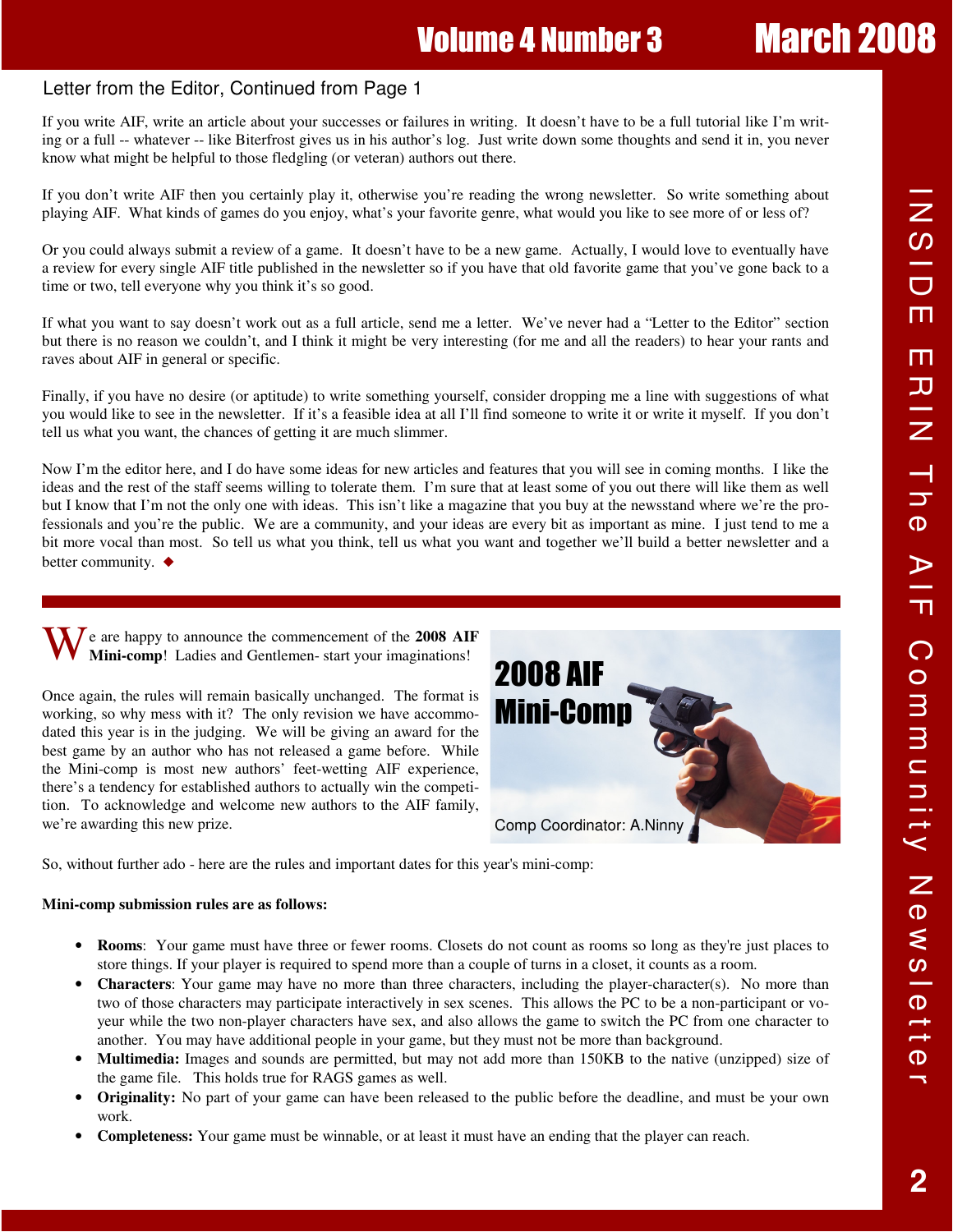#### **Mini-comp submission procedures are as follows:**

- The submission deadline is **9:00 a.m. CST Monday, May 12, 2008.**
- I will be available to help beta-test your game. Beta-testing is strongly encouraged but not required.
- I will collect the entries by e-mail and the competition will be made available on the AIF Newsletter web site.
- Send your entry to ninnyAIF@gmail.com.
- Authors should send a walkthrough with their entry. The walkthrough will be used by competition organizers to verify the game can be won and to provide hints for players.

#### **Voting procedures are as follows:**

- Everyone, including entrants, will be allowed to vote.
- Voters will have approximately two weeks to play all the games and vote. The voting deadline will be announced when the games are released.
- Voting procedure will be announced. A web form similar to that used in the Erins may be used, or we may use an e-mail ballot.
- Discussion of games (including requests for hints) will be forbidden during the voting period.
- Authors will not be permitted to post updates of their games during the voting period. They may post 'technical bulletins' with instructions as to how to work around bugs that are discovered. Technical bulletins must be approved by mini-comp organizers before being posted.

#### **Voters will be asked to judge all the games in the following categories:**

- 1. **Concept.** Is it a good idea for a mini-comp game? Does it work well with the set limits? Does it feel complete or more like a game fragment?
- 2. **Writing.** How well-written is it? Do the settings have the atmosphere that the author seems to be after?
- 3. **Characters.** Do the characters 'come to life'? How sexy are they?
- 4. **Sex.** How hot are the sex scenes? How well do the characters engage in sex?
- 5. **Technical.** How many bugs are there? What neat tricks did the author invent?
- 6. **Enjoyment.** How much did you like the game?

The above six categories will be combined to determine the over-all winner. The following is a separate award: **Best Game By a New Author.** Which is the all-around best game by an author who has never released a game before?

Good luck to all who plan to enter. I look forward to playing this year's crop of games and hope that the quality will continue to improve. ◆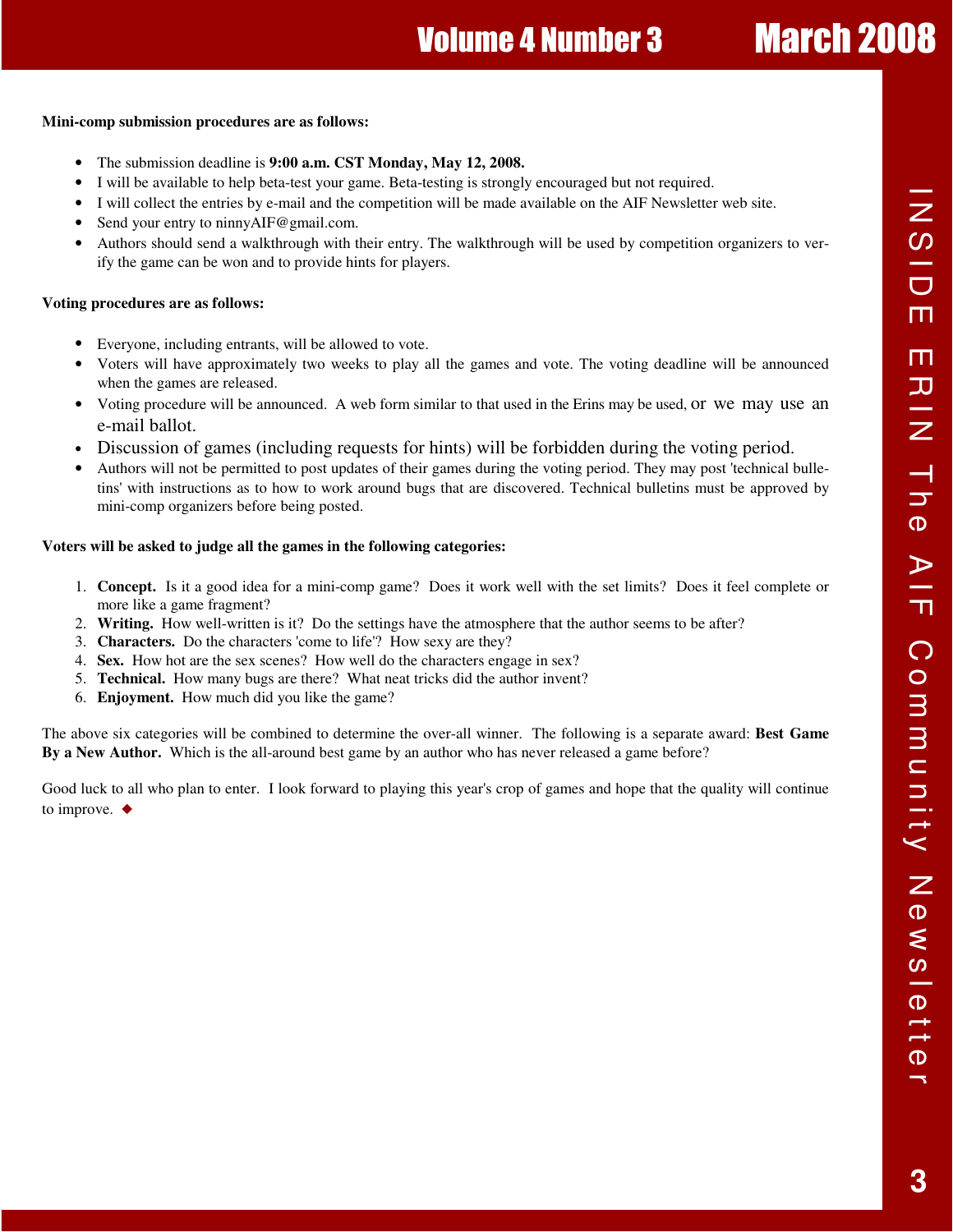'ear mortal men and women,

Before I begin relating my adventures, I would like to offer you some sensations – to tell you what it's like to be a love goddess. You will need to know these things to understand who I am and how I can accomplish my quest. I will probably also dispel some misunderstandings about what gods and goddesses are and what we can actually do.

The most accurate picture I can paint is to tell you that the gods are just like normal people, only *more*. Every attribute you have is intensified at least a little in us, and our 'name' attribute is intensified highly. We are more intelligent, more emotional, and physically stronger than humans.



At the same time that we exist on a higher intellectual plane, we tend to be more attuned to our primal selves. This is especially true for those of us focused on strife and love: attributes that originate from the very core of our beings often overwhelm our intellectual side. The gods and goddesses whose primary responsibilities involve morality or intelligent discourse usually are less in tune with their primal, emotional selves.

So what is it like to be a god or goddess? This is somewhat impossible, and certainly I will leave a bit of mystery about it, but here is a basic picture. Please consider what you do, for a living, say, or as a hobby for which you have both interest and aptitude. Now think of someone you know who does what you do, but is at the same time extremely passionate about it and incredibly good at it. That person begins to exhibit the *more* that I describe – so think of what it might be like to be that person. Now think of someone who exhibits a high level of base behavior. Maybe she's amazingly selfish, a glutton, or maybe she's a hedonist. She lets her body rule her mind. Add that person to the first person, and you have a more accurate picture (if it's the same person, he or she may be a demigod and definitely worth knowing).

If you met me, then, you would meet a woman who, primarily, is *more* beautiful. My beauty begins with extraordinarily eyecatching features and body, certainly, but is obviously *more.* It comes from within. You might describe it as confidence or self-assuredness, and it does contain those attributes. But more than that, it's a hyper-sensualness, an uncanny irresistibility. I'm the woman you want to be close to all the time.

Well, now I can hear you thinking, 'all this is great, very nice information, but what I really want to know is what it's like to make love to a sex goddess.' A natural curiosity. Of course, it's mind-blowing. Most mortal men, when I make love with them, do not know that they're with Aphrodite, and they generally don't find out – though the astute ones suspect. What they will know is that they were with someone they will never forget. Mortal men are like wonderful, warm clay for me. They come to me with their foibles or inhibitions or habits, which I find incredibly endearing (sex with other gods, for me, is a bit like masturbating – feels great, but lacks a sense of mystery).

Rather than tell this in generalities, I will relate a recent experience. The man's name was Randy, and an apt name it was, too. Going in, I knew that he favored women with oversized, round, soft buttocks and natural – even ample – pubic hair. I gave myself a form that fulfilled these particular needs, giving him a big charge of visual arousal before I even touched him. Being randy, and already aroused, he was not shy about trying to strip off and get busy. I was his jackpot, after all – and he was worried I might change my mind and go away. But a love goddess knows how to pace things, to keep the tension up, to prolong the mystery. Besides, most men do not realize that they (like women) are sexier in clothing. So I forced him to remain fully dressed and prevented him from touching me. I led him to believe that probably nothing was going to happen. I luxuriated in skimpy revealing nothings – an oversized t-shirt and nothing else - on the furniture, but in an only minutely erotic way. I explained that I simply was more comfortable without underwear. I behaved infinitely comfortable in my skin, and not at all inhibited by being undressed in his presence, and I made sure he got ample eyefuls of the good stuff: my spectacular ass, my high, firm tits, my thighs, and my luxurious bush. He was a good boy and behaved himself, though I could tell it was a struggle for him.

His 'good boy' demeanor told me something about him, too – that although he would love it if I took charge and led him through the entire encounter, it would be a more fulfilling experience for him if he thought he was the one making the moves. I forced the conflict and desire to simmer in him for nearly two hours. While we watched a film, I allowed him to gradually get closer and closer, neither encouraging nor discouraging him, until we were sitting thigh to thigh. It was very touching and a bit cute to watch him struggle to interpret my very deliberately contradictory and muted messages.

Finally, with only about ten minutes left in the movie, he had built his courage enough to see what could happen. He simply turned toward me laid a hand on my exposed thigh. His hand radiated warmth and I could feel his desire pouring through that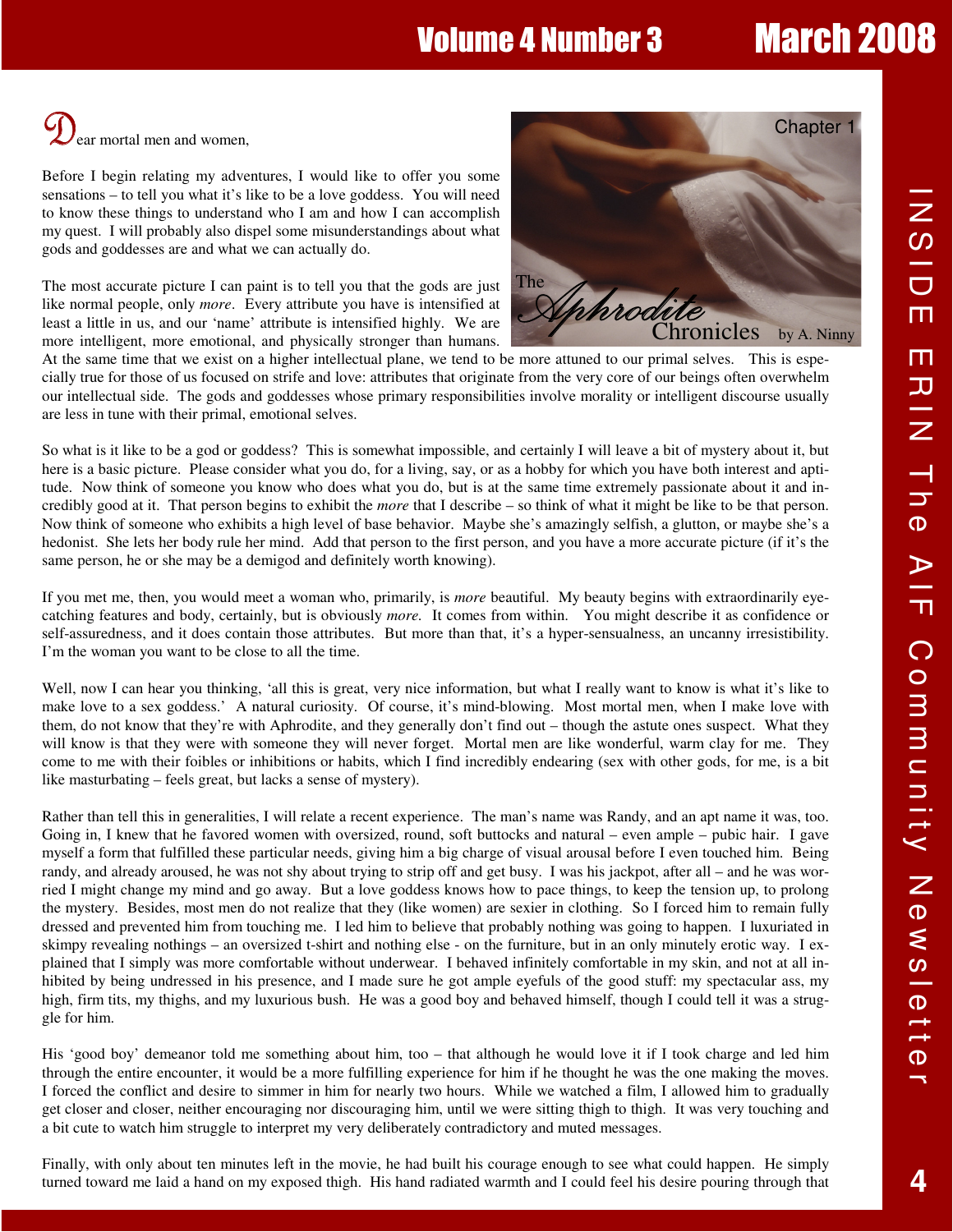one simple touch. It was a very intense moment for me, but I played it cool. I simply smiled shyly and put my hand on his, and turned my chest toward him – a bit of body language that was unmistakable.

The best of what I do, and what I am, is contained in keeping people desperately wanting more. Making them wait for it is a great way to keep their desire high. So with that in mind, I will pause my story here, and force you to wait to read the rest in my next letter.

Until then, I wish you wonderful love,

Sphrodite

 $\overline{J}$  elcome back to our increasingly complicated quest to write a simple game. So far we haven't said anything about clothing. Is she wearing any? Is the player? As I mentioned earlier in the tutorial, there are many ways to handle this. You could just leave things as they stand, letting the player assume that the clothes are just taken care of behind the scenes. Many games use this approach and there is nothing wrong with it in and of itself. However, having the added dimension of clothing can really add a new level to your game so it is certainly worth considering.

I said that the method I was recommending in this tutorial was a simple dressed/not dressed approach. This gives many of the benefits of having clothes without a lot of the headaches that come from having every piece of clothing be a separate object. To refresh you memory,



this would give every character two possible states. They would either be completely dressed, or completely nude. It does mean a bit more work when it comes to writing descriptions but not nearly as much as when you start getting into layered clothing systems. For this system to work correctly there are four main things that you need to consider.

- 1. You need a way to track whether the person is clothed or not.
- 2. You need a way to change the person's state of clothing.
- 3. You need a way to keep the player and other character from running around naked when and where they aren't supposed to.
- 4. You need to adjust the descriptions of people, body parts, and actions to reflect whether or not the person is wearing clothes.

Sounds easy right? No, I didn't think so. However, most of it is not nearly as complicated as it might sound. Let's take each of them in order and see how it works out.

#### **Tracking Nakedness**

The first one is easy. We have already seen several examples of how to do something like this. All you need to do is set up a property that applies to all the people in the game.

#### *A person can be unclothed or clothed.*

The order you write them is important here. Remember that when you define a simple either/or property like the one above, the one listed last will be the default. In this case, that means that all characters (including the PC) will start out clothed, which is probably what you want.

That's all you have to do to create the means of tracking whether or not someone is naked. Unfortunately, there is more work to do since, at the moment, it does absolutely nothing. So let us continue.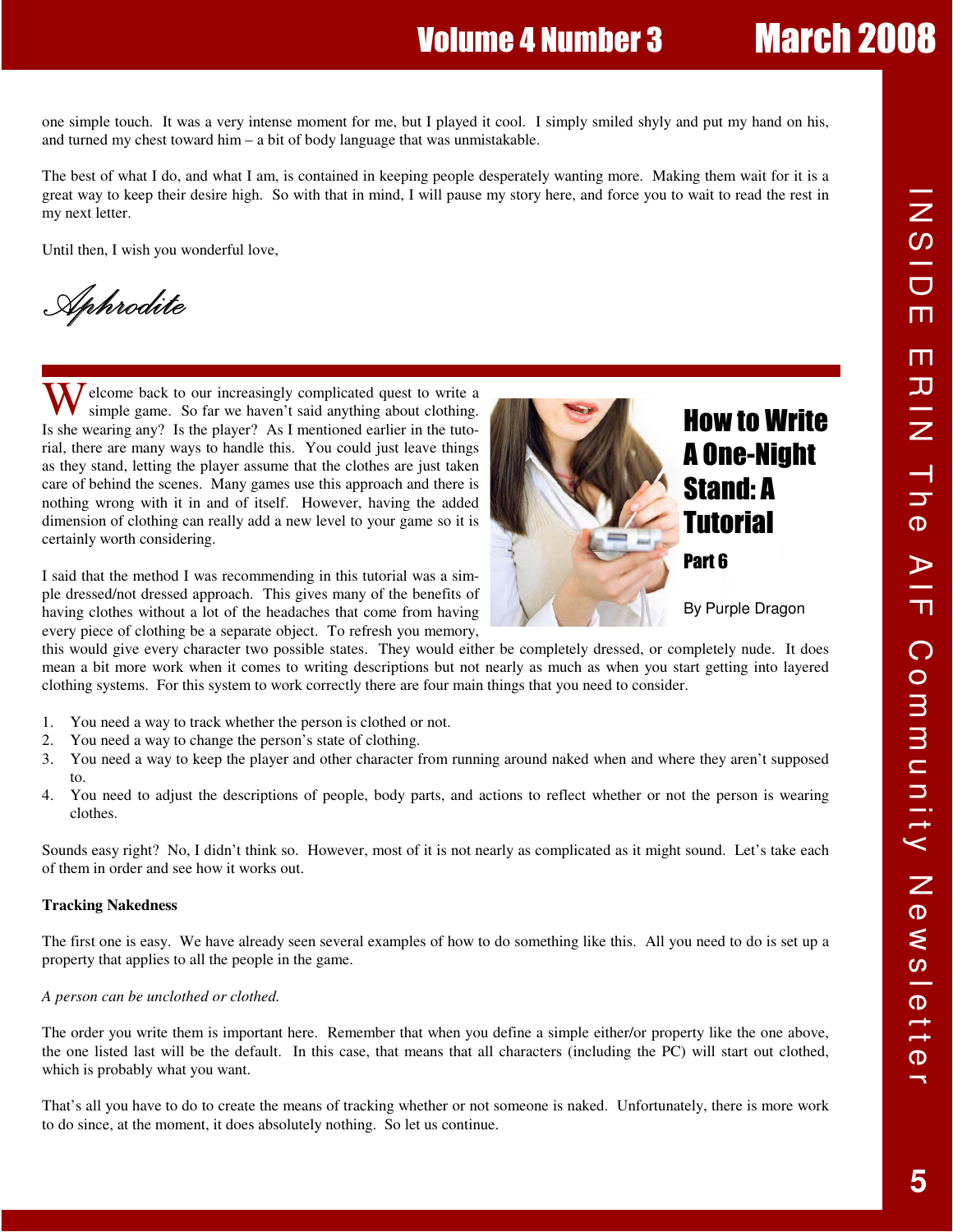<u>In the Common Section</u>  $\overline{\angle}$  $\mathcal O$ <u>In the Company of the Company of the Company of the Company of the Company of the Company of the Company of the Company of the Company of the Company of the Company of the Company of the Company of the Company of the Comp</u>  $\overline{\mathbf{C}}$ 

### **Getting Naked**

One of the benefits to handling clothing in this way is that it allows us easy control over changing the dressed state of the player and other characters. We can dress and undress anyone we wish, at any time we wish, by simply adding something like the following to any rule we write.

*Now the player is unclothed. Now Lisa is clothed.*

However, if we do want to give the player the control of when exactly to get naked we can do it in several different ways. The simplest (by far) is to have a single command and have it undress both the player and all other characters in the room at once.

*Stripping is an action applying to nothing. Understand "strip" or "undress" as stripping.*

*Check Stripping:*

 *If the player is unclothed, say "You're already naked." instead.*

*Carry Out Stripping:*

 *Now the player is unclothed; If the player can see someone (called the target) begin; Now the target is unclothed; end if.*

*Report Stripping:*

 *say "Everybody's naked, Oh Yeah!"*

Here I included the check, carry out, and report rules that give the general handling for what happens when the player types "strip". I included these to show how you could actually make it work this way, although with this particular action, the general handling is probably not something that you will usually want. Instead of the rules above, it is probably better to use the before and instead of rules like we did for the sexual actions, something like this.

*Before stripping:*

 *If the player is unclothed, say "You're already naked." instead.*

*Instead of stripping:*

 *say "You start removing your clothes and Lisa quickly follows suit."; Now the player is unclothed; Now Lisa is unclothed.*

You could then go on and put conditions on the rules just like you did with the others so that the responses vary depending on the time, location, or whatever. Writing the action for dressing would be handled in the exact same way except that, of course, it would change the people to "clothed" instead of "unclothed." One thing to keep in mind if you use this approach is that you need to be sure to tell the player what the commands are. Otherwise, frustration will ensue when they try removing their own and other characters clothes only to find that the clothing itself does not actually exist. You can do this either in the introduction or preferably an "about" or "help" section that can be reached through the game. Including a readme file is a good idea but there is no guarantee that it will always accompany the game when it is downloaded in the future so having the information in game as well is best. Obviously, this goes for any other pertinent information that you want the player to be aware of.

You want to be careful when writing rules like this since the instead of rule above will print out the message and strip Lisa even if she is not in the room. If it is possible to be in a different room than Lisa you might want to get a bit fancier and write something like this.

*Instead of stripping:*

 *If the player can see Lisa begin; say "You start removing your clothes and Lisa quickly follows suit."; Now the player is unclothed; Now Lisa is unclothed;*

 *Otherwise;*

 *Say "You're the only one here and you want to get naked? Where's the fun in that?";*

 *End if.*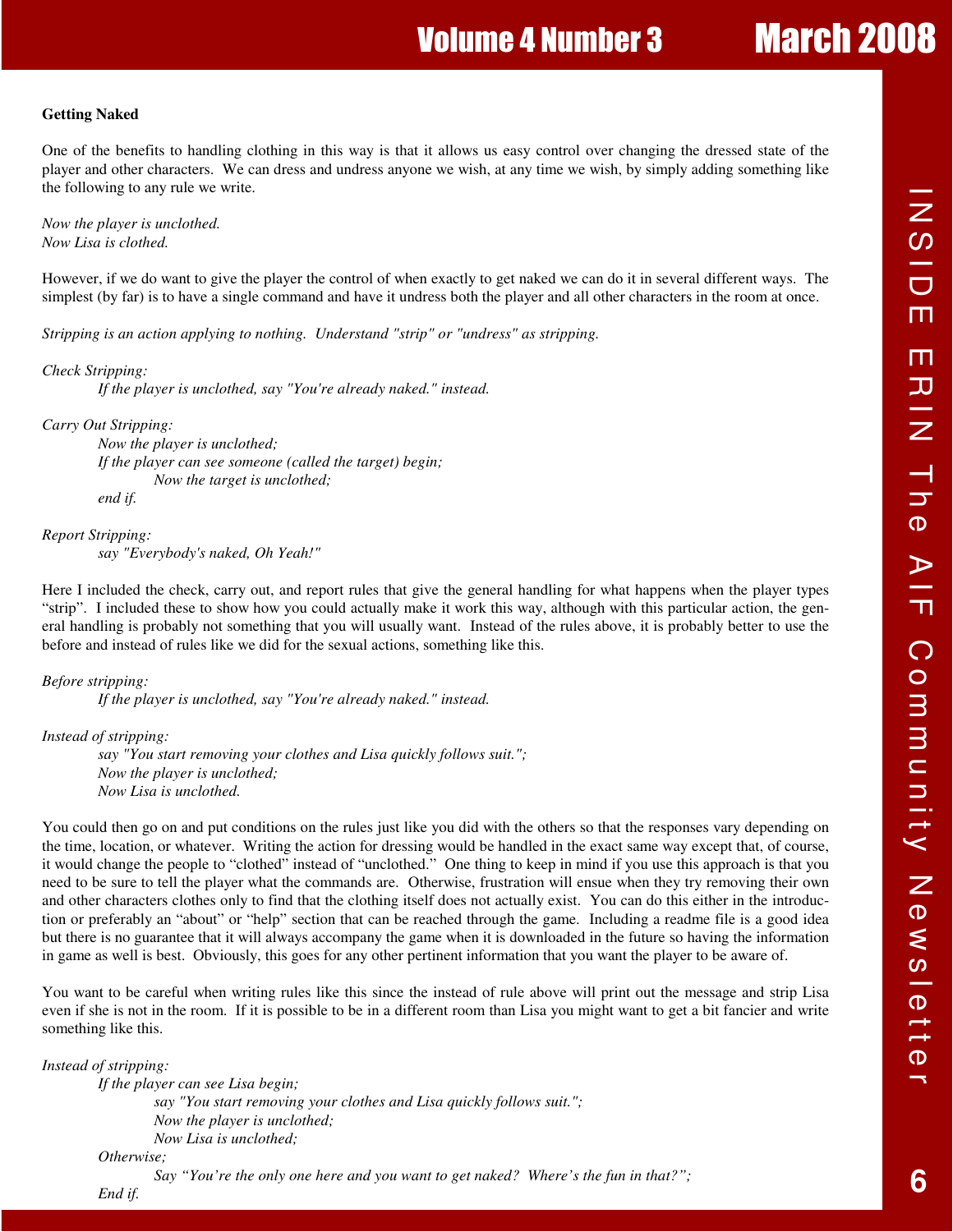We haven't really talked about the whole "if...begin...otherwise...end if" thing and it is something that you will be using often enough that I think it might be worth pausing to take a look at it. "Begin" and "End" are bookends surrounding a condition we want to test for. In general and at its most basic, here is the form.

*If [some condition] begin; [what we want to happen]; end if.*

Which basically means that what we want to happen will only happen if the condition that we have included is true. This condition can be just about anything we want it to be so we have quite a bit of control here. If the condition we put isn't true then it does nothing. This might be just what we want or, like our example above, we might want something else to happen; that's when we need to bring in otherwise. The form you use is very important.

*If [some condition] begin; [This happens if the condition is true]; otherwise; [This happens if the condition is false]; end if.*

Note that otherwise gets a whole line to itself with its own semicolon and that it is within the begin and end bookmarks. Of course you don't have to use it at all. Let's say that we have a ball that can be one of several different colors. We could just write two separate rules but that can get a bit cumbersome. In fact, if there are only two options and you just want a single thing to happen in each case then you can shorten it even more like this.

*Instead of examining the ball: If the ball is red, say "The ball is red."; Otherwise say "The ball is not red."*

Notice that there is no begin and end here and otherwise is part of a complete separate line. This is the only time this will work. In more complicated cases you will have to use the longer form. If you want to test for more than two things you can use "otherwise if" like this.

```
Instead of examining the ball:
          If the ball is red begin;
                    Say "The ball is red.";
          Otherwise if the ball is blue;
                    Say "The ball is blue.";
          Otherwise if the ball is green;
                    Say "The ball is green.";
          End if.
```
In this case, no matter how many "otherwise ifs" you put in, they are all between begin and end and the game will test for each of them in turn until it finds one that is true. This all might seem a bit complicated at the moment but after you use it a time or two it becomes pretty easy. Now, back to our regularly scheduled programming.

### **Limiting Nakedness**

So you don't what the PC to be able to run around naked the whole time? Whatever, it's your game. Actually, this is something that a lot of games (especially early ones) forget about. It's amusing (at best) to be able to remove your clothes at the beginning of a game and walk around naked the whole time without anyone ever taking any notice of it. Of course, you could write a whole series of responses for how the other characters react to the player's nakedness at different times but a much easier solution is just to make sure they can't get into the situation to begin with.

If you've been following along with the rest of this tutorial then you can probably already see some ways to handle this but here are a few examples of how you might use our new actions and property to control when and where the player can get naked.

In the mock game that we have been setting up, the player must first repair Lisa's computer before he can get to the good stuff. It seems more than reasonable to not let him get naked until this happens as well. To test for this, probably the easiest thing to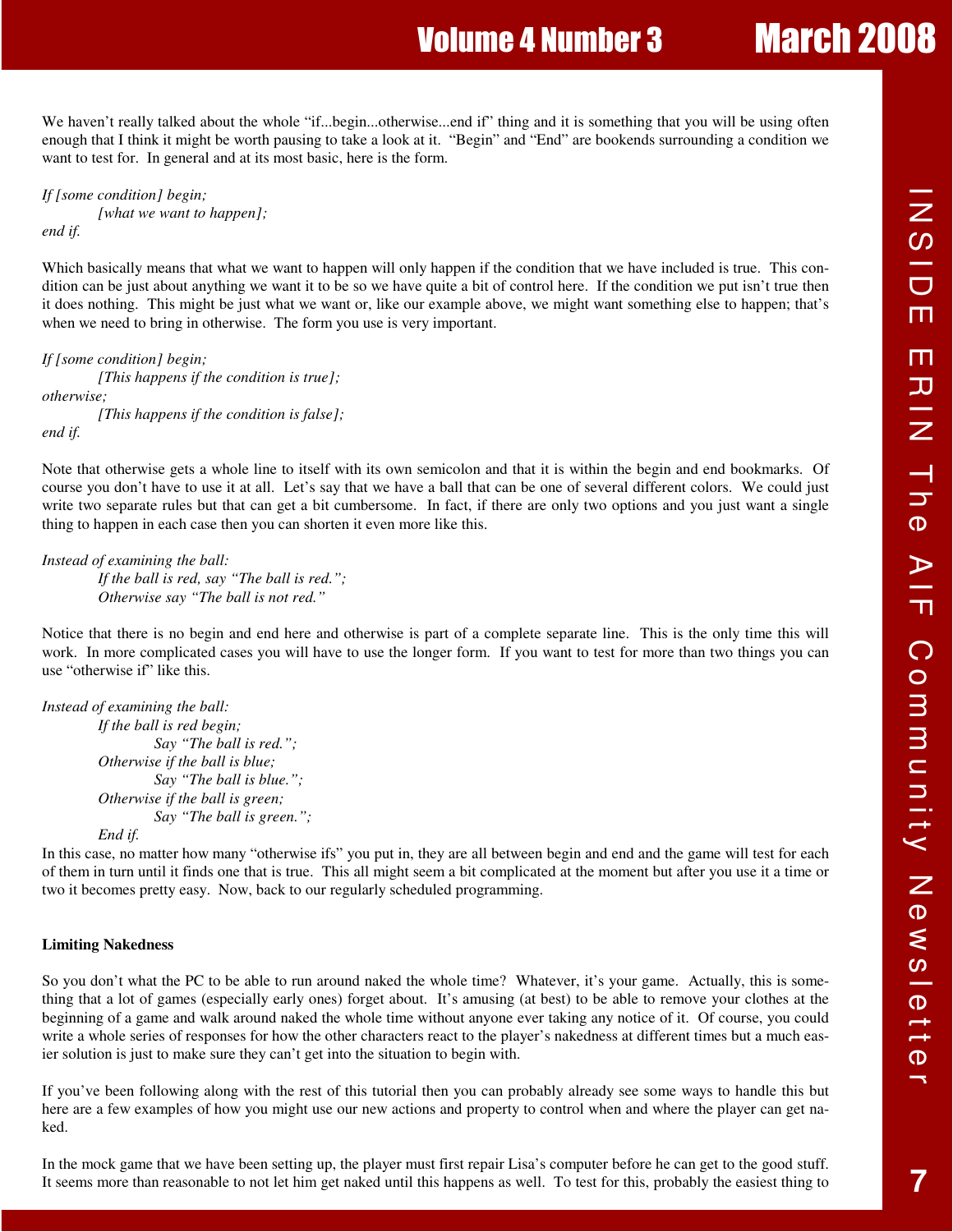use is another before rule.

#### *Before stripping:*

 *If the computer is broken, say "Hey, keep you mind on your work. Pleanty of time for that later." instead.*

There are many, many ways to handle this and I won't be going into nearly all of them here, but as another example, let's say we want to limit stripping to a certain room rather than a certain time. Not a problem.

#### *Before stripping:*

 *If the location is not the bedroom, say "This really isn't the place to be stripping down is it?" instead.*

And in fact, you could use both of the rules above if you wished. Or even better, put them together into one rule using what we learned in the last section. You just have to be a bit careful with the order you write them. In the above two cases, if the player is in the office and the computer is broken then both conditions are true so which does the program use? Whichever is first in your code.

Ok, so now we have the player and Lisa naked in the bedroom but as of yet, there is nothing to keep him from wandering around the house naked. We have made it so that he can't actually undress anywhere else, but after he has, there are no limits on where he can go. We can put restrictions on this using our clothed/unclothed property. For example:

#### *Before going south from the bedroom:*

 *If the player is unclothed, say "You really shouldn't go wandering around the house naked." Instead.*

In the text game that I made available on my website there is a small discussion about the difference between "going ... FROM..." and "going ... IN...". This is an example of where you might use the former. Check that discussion if you want to know what the difference is.

I could give more examples here but I think by now you should be getting the idea. Manipulating just that one action and property gives you quite a bit of control over things and we now have enough information to revisit our sex scene and make sure things work ok there.

#### **Naked Or Not?**

Now that you have a way to track whether or not everyone is naked and a way for them to change back and forth, what does that do to the sexual commands you have been working on? One option would be to just restrict the tasks so that they could not be done unless the participants were already naked, but that is probably not the best (and definitely not the most fun) way to handle it.

Certainly it doesn't make much sense to do some of the tasks while still clothed. Actually having sex, for example, would be very difficult. Of course, even that's possible. Say that the girl is wearing a skirt, you could just lift it up and on you go. Unfortunately, to do that you are talking about a much, much more complicated clothing system so for our purposes here we'll just say that actual penetration is out. Also, as far as licking and sucking go, for the most part doing these through clothes isn't much fun (fluff in the mouth you know). Although I have played games that let you do it and in the right situation, it can be pretty hot so maybe that one is borderline. What is not borderline is rubbing. There is no reason in the world that you could not rub whatever body part you wanted through whatever clothing happens to be there. This is certainly where it usually starts in real life so implementing it in our game seems like a natural step.

It should be pretty straightforward (in general) how to do this by now. Using the if/begin/otherwise/end stuff we just learned about along with our new clothed/unclothed property should allow you to take control of the situation. The first thing to do is probably to handle attempts by the player to fuck while still clothed. At its simplest, you could just write something like this:

#### *Before fucking:*

 *If the player is clothed, say "Not while you're dressed you don't." instead.*

A couple of things about this. First, if you remember when we put in the restriction to not let the player try sexual things until the computer was fixed we used the "being sexual" term. Since "fucking" is more specific than "being sexual" it will override the first one and only display the above. This may not be what you want so you need to be a bit careful here. I can think of a couple of ways around it but it is a bit much to explain here so the simplest (if more verbose) way is probably to just get rid of the "being sexual" thing in this case and restrict the individual actions. You could then use a single rule to keep all the restric-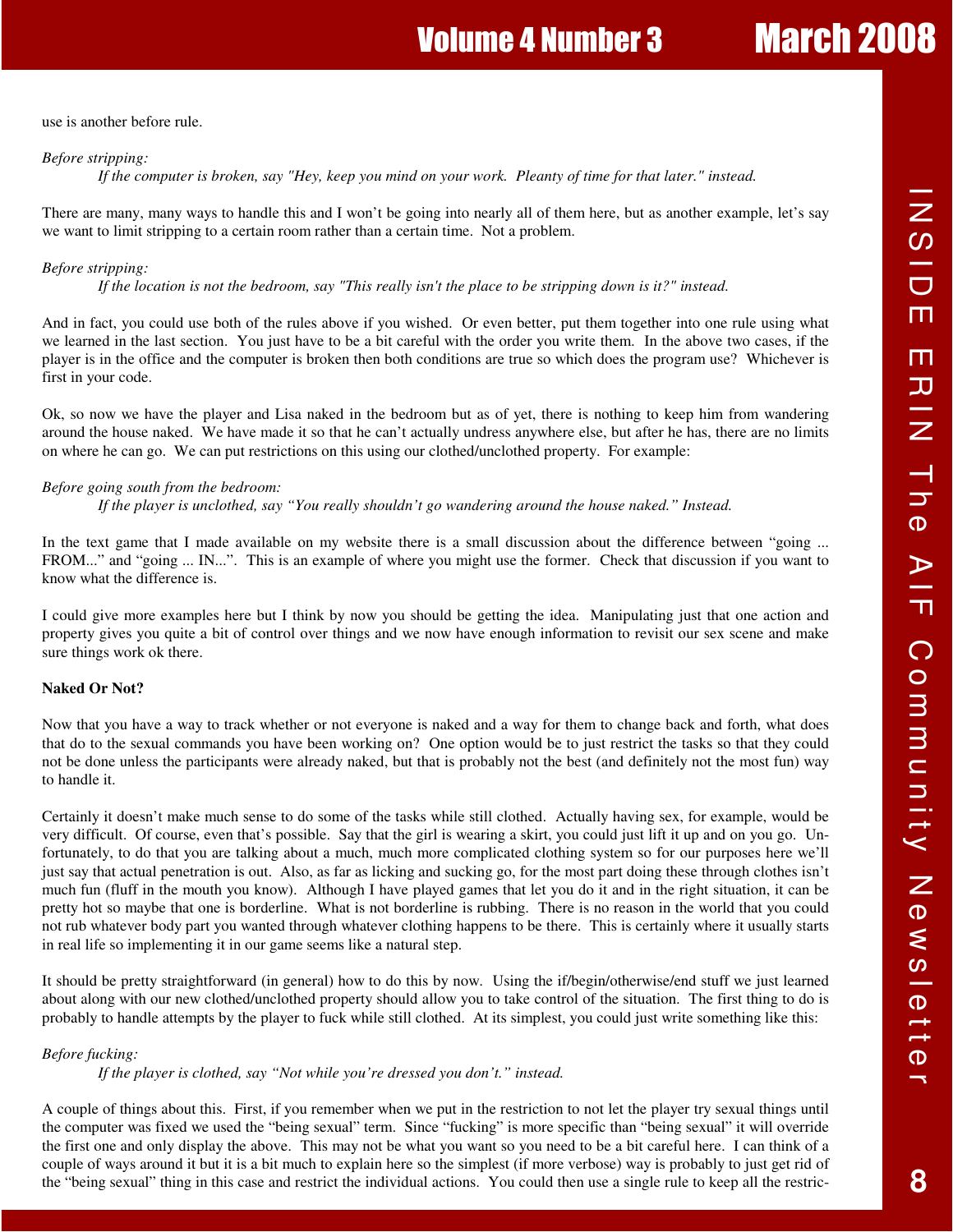tion together and make it clearer using if/otherwise. The second thing to remember is that if you are using multiple responses for various tasks then the player attempting to fuck her while clothed will count as an attempt even though nothing happens. You can get more specific with this (and every other) command by making your rules, for example, "before fucking Lisa," "before fucking Lisa in the bedroom," or whatever. Third, -- oops, did I say a couple of things? Well, I meant three, yeah three things. Anyhow, third, notice that we test to see if the player is clothed. How we have it set up at the moment, it is not possible for the player to be clothed while Lisa is unclothed. If this were possible we would need to be a bit more careful here. As far as licking/sucking goes, you can either do it the same as above, or in the same way we handle rubbing below, depending on which way you're going.

If you are only planning on having a single response for rubbing a certain body part when clothed and another single command for rubbing it while unclothed then this is very easy to handle. I'm sure you don't need me to spell it out for you but here it is anyway.

*Instead of rubbing Lisa's tits:*

 *If Lisa is clothed, say "You rub her tits through her shirt."; Otherwise say "You rub her bare tits."*

And that's it, just write up similar rules for rubbing the other body parts and you're all set. If you are planning on having multiple responses then you're going to have to do some tweaking to get everything to work right. I haven't said anything about kissing yet. There is really no particular reason why the responses to kissing need to be any different if the girl is clothed or not since her clothing will normally not extend to her lips. However, you could write different responses as above if you wished, perhaps mentioning what the player's (or the NPC's) hands are doing while they are kissing. One thing you do want to be careful about is not to mention states of dress in the responses unless you are taking control of that. What I mean is that the response shouldn't mention the player rubbing her bare breasts if it is ever possible to see that command while she is still dressed.

The last thing we need to talk about is the description of the NPC and body parts. I saved this for last because it needs to be handled slightly differently than the others. There are actually a couple of ways to do this. Remember that the was we describe a person is like this:

#### *The description of Lisa is "A perky little blonde with a love of life and sex."*

"The description of Lisa" is not a rule and therefore, we cannot use the same techniques that we have been using. However, we can, if we wish, use the if/otherwise conditions in the description itself.

#### *The description of Lisa is "[if Lisa is clothed]Lisa is wearing stuff.[otherwise]Lisa is naked."*

So then if the player examined Lisa while she was clothed he would get "Lisa is wearing stuff" and if she was unclothed, "Lisa is naked." Notice that there are no spaces between the brackets and the regular text. Strange things can happen if you don't follow this pattern. At any rate, this works ok but while I use conditions like this for small segments, I personally find it a bit annoying to have long, alternate sections of text in one description. This is a matter of personal taste and the above will work fine if you want to use it. The other way to do it would be to write Lisa's description like this:

#### *The description of Lisa is "[Lisa's Description]"*

In this case we are using a text substitution for the entire description. It doesn't matter what you call it as long as it is something unique. What this does is allows us to write a rule in the more traditional pattern that we learned above. We just have to tell the program what to say when it goes to describe Lisa.

*To say Lisa's Description: If Lisa is clothed, say "Lisa is wearing stuff."; Otherwise say "Lisa is naked."*

Either way will work and which you use is up to you. Describing her body parts would be handled the same way.

And that's about it. You can see that adding a clothing system is going to increase the work load but doing it this way will keep the work to a minimum. The next step up would be to allow the player and other characters to dress and undress individually. This is more complicated, both in the way you would set up the commands and because you would then need to keep track of who is naked at any given time and adjust the rules accordingly. Of course the pinnacle of clothing systems, lay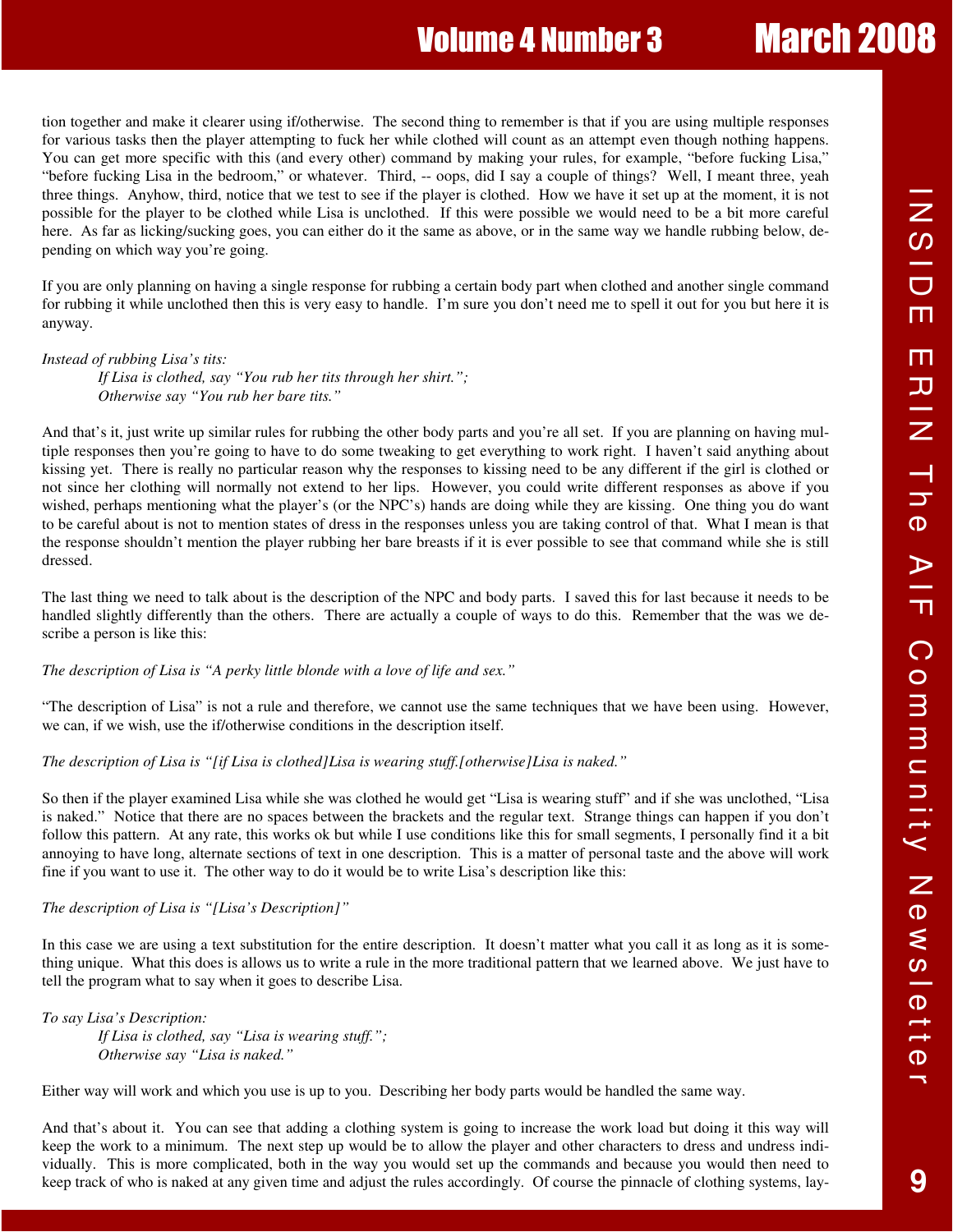ered clothing, is the most complicated of all and I really don't recommend you attempt it with your first game, but ultimately that is, of course, up to you.

Well, I've said this a couple of different times but next month is going to be the last segment of this tutorial. We'll talk about conversation and a couple of odds and ends and call it good. This has already run on longer than I had intended it to but I hope some of the information has been helpful. As always, if you have any question or comments, or you would like additional help with your game, feel free to contact me at purpledragon.aif AT gmail DOT com. Thanks for reading and until next month, work hard, have fun, and think dirty thoughts.  $\triangleleft$ 

O kay, so I was thinking about writing the sex scenes in games (a subject I've discussed before) and I had a few thoughts, which I noted down. I was going to arrange them into a full article, but to tell the truth I had better things to do, so here are some notes on my latest thoughts about this most critical and difficult part of the AIF process. Some of it has been said before, but some of these thoughts are (to me at least), fairly new, so give them a read if you think you'd like a few tips on writing sex in AIF.

Writing sex is hard. Try to write when you're inspired, and when a particular situation turns you on you should get it written down. You *can* force it when you're not particularly interested, but it will never be as hot as if you write it when you're really into it.



- If you want to write a threesome or a larger sex scene that's great but just remember that the workload *does* increase exponentially with each new person. I know I've said it before but an MFF scene is way more work than an MF scene, and an MFFF scene is waaaaay more work than an MFF scene (take it from someone who's written one). It can be hard to maintain interest in the scene over that time.
- An orgasm is a bit too much of an easy "go-to" in a sex description. Try to avoid going to an orgasm every time, as it starts to devalue the moments in the sex scene which you want to be genuinely climactic. Sometimes you can avoid having to use an orgasm by simply saying the character is approaching one and makes an effort to hold back from it. This can help to heighten tension, and in some ways increases the realism of the scene.
- On the subject of realism, there are really two main approaches to writing sex: one is the sexual realism approach in which arousal is created by making a sex scene feel as accessible as possible, while the other approach is the sexual fantasy approach, in which sex is made to be as good as possible to best fulfil a fantasy. I tend towards the latter (though I, and most writers end up somewhere in the middle), but remember the key to good sex writing (and good writing in general) is to have some reality that the audience can relate to. To that end it's probably easier to write *good* sex in the realism style.
- In either case the way to draw the player into the sex scene is with the little details. Try to place in little insights, where possible, about how people react physically to the various acts of sex. These may have to do with their personality or could be more general, but they are important – say, a twitch in the legs or an odd-sounding moan – they all help. Relating to your own experience can help a great deal, and even doing a little 'research' with porn can help (but you have to find those rare cases where there is genuine, hot sex and nobody is just putting it on for the camera; you'll be able to tell when you see it).
- For a lot of sex descriptions particularly things like "rub tits" something simple and serviceable is probably sufficient. A couple of non-cheesy lines should be fine. The thing is, writing those really basic foreplay scenes can be the hardest of all, and sometimes it's actually easier to write it if you make it longer, by putting in a more complex idea, than trying to write it short and get it out of the way. This is because the idea will be more interesting to you than the perfunctory response. However, if you want to put in a few perfunctory responses that's probably okay because the reader is unlikely to be all that bothered about the sex descriptions that you aren't interested in either.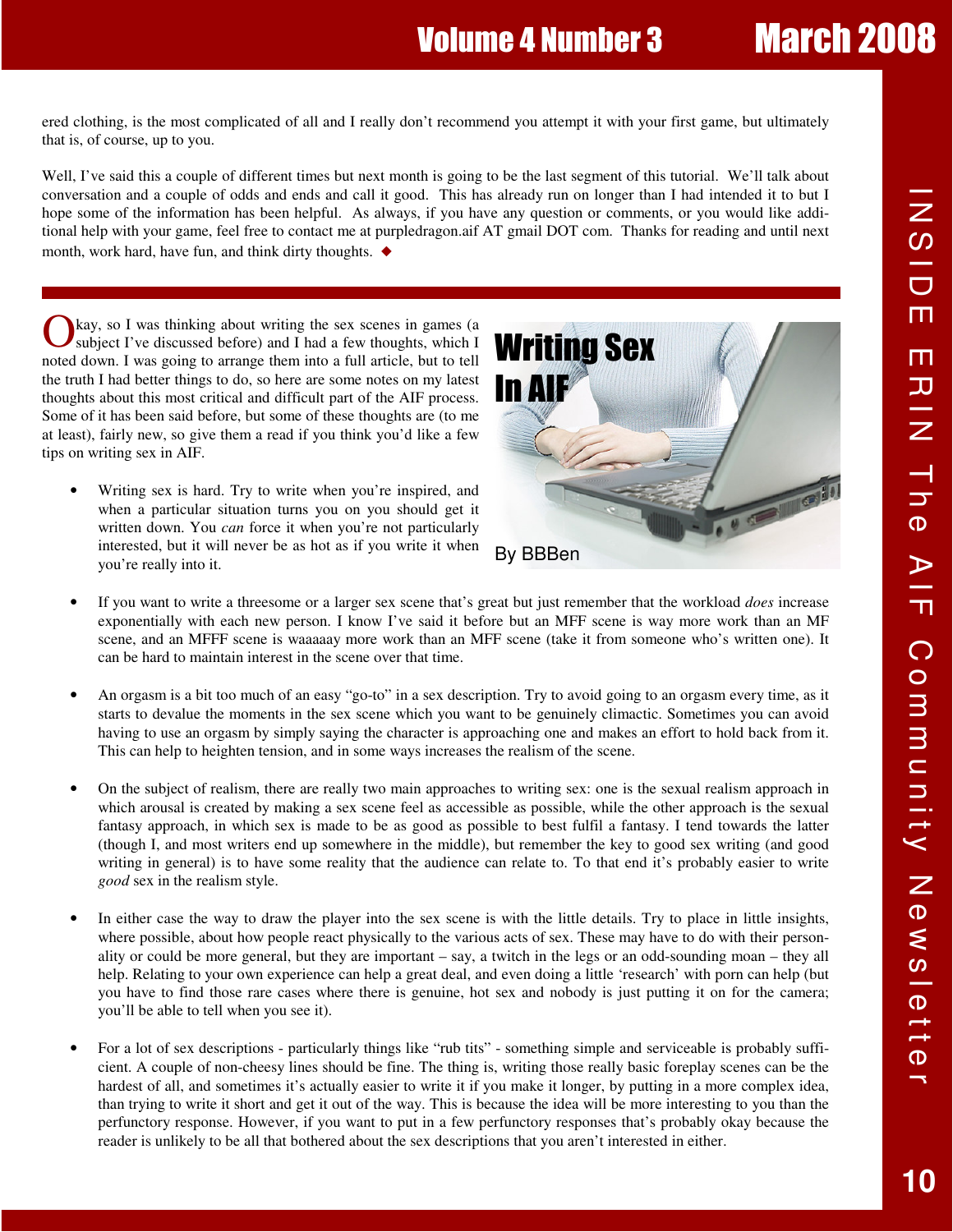- Do not, however, get carried away putting in short responses. Every sex scene needs *some* longer, satisfying sex responses, and you also need some hot foreplay to build up to the main sex responses. Things like "girl suck cock", "fuck pussy" and "fuck ass" (if included) should always be pretty good, and you're going to need a bit more than just those to make the scene work.
- Don't use too much dialogue. Having dialogue in there is fine in many cases, even quite a bit of dialogue, but lots of dialogue is almost never really good writing. Good writing is when you describe what is happening, rather than having your characters just talk about it, and that is true for sex writing as well.
- However, I am of the school that believes some dialogue in sex scenes can be a good thing, because I like to use the sex scenes for character development as well as titillation. If nothing is changing in a sex scene, and if the player's only objective is to see some more sex descriptions, then the scene runs the risk of becoming a bit generic and boring. Also, sex is an inherently good place to put in some character development; after all, it is a moment of intimacy and potentially vulnerability, as well as most likely being a plot highlight.
- In one of his recent articles Bitterfrost described a procedure of writing sex content that I realised I often used myself – basically the idea is that you make the response a little story unto itself. You have a beginning, a middle and an end: say, the beginning is you ogling the girl's breasts, the middle is you copping a feel of them, and the end is where you finish up just as it looks like she's beginning to enjoy it. This can be played out in much longer responses, and unlike what Bitterfrost has chosen to do (he's nuts) I would not necessarily suggest using this every time. Instead, use it for the major responses – the moments that you think are important or climactic.
- A follow-on from this point is a warning: if you break each response up too much they can start to seem too separate from each other. Remember that you want to maintain some continuity throughout the sex scene. You cannot predict what the user will do next (and I think you should create as few restrictions as possible – don't make the player do things in a specific order unless you really have to), but you can still have overriding themes and attitudes in a sex scene. If each response is a little story unto itself, just make sure they each feed into the overarching story of the sex scene, and don't feel tacked-on or strung together for no reason.
- In creating your overarching sex story there are a few things to think about.
	- How do the characters feel about each other during the sex scene?
	- − What has happened between the characters in the lead up to the sex scene, and can these events be referenced in any way?
	- − Where are they? Is there anything in their physical surrounds that could be used or could be referenced in the sex scene
	- − Are there any other factors, such as a character's sexual experience or lack thereof, that might effect their attitude?
- In many ways the keys to writing good sex get to the heart of good writing itself. Be descriptive. Have things happen, rather than having things talked about. Try to address multiple goals at once – i.e. character development and plot development at the same time. Allow events and responses to arise naturally from the way your characters behave within the world of your game (this helps you avoid cliché). ◆